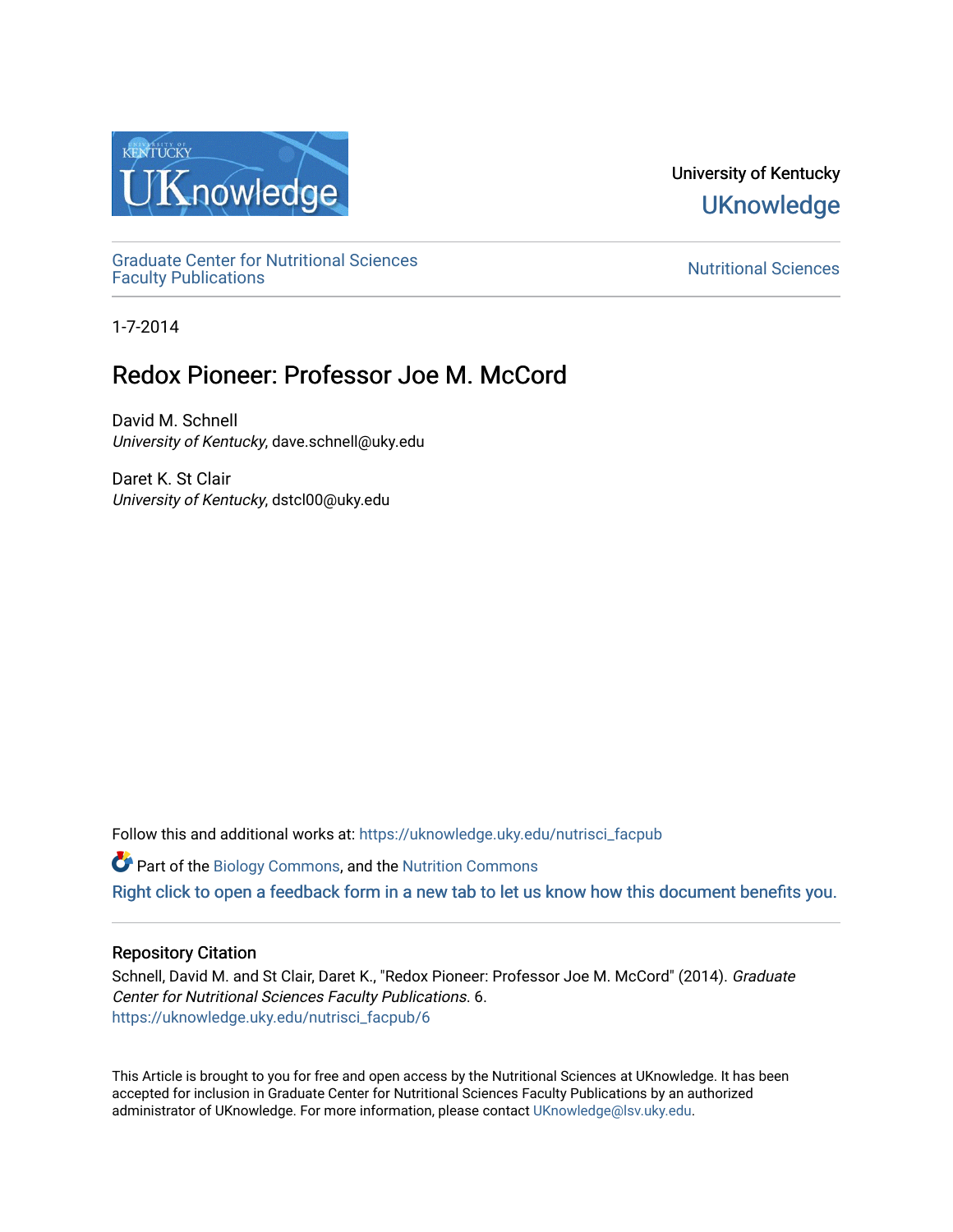# Redox Pioneer: Professor Joe M. McCord

Digital Object Identifier (DOI) http://dx.doi.org/10.1089/ars.2013.5291

# Notes/Citation Information

Published in Antioxidants & Redox Signaling, v. 20, issue. 1, 183-188.

© 2014, Mary Ann Liebert, Inc.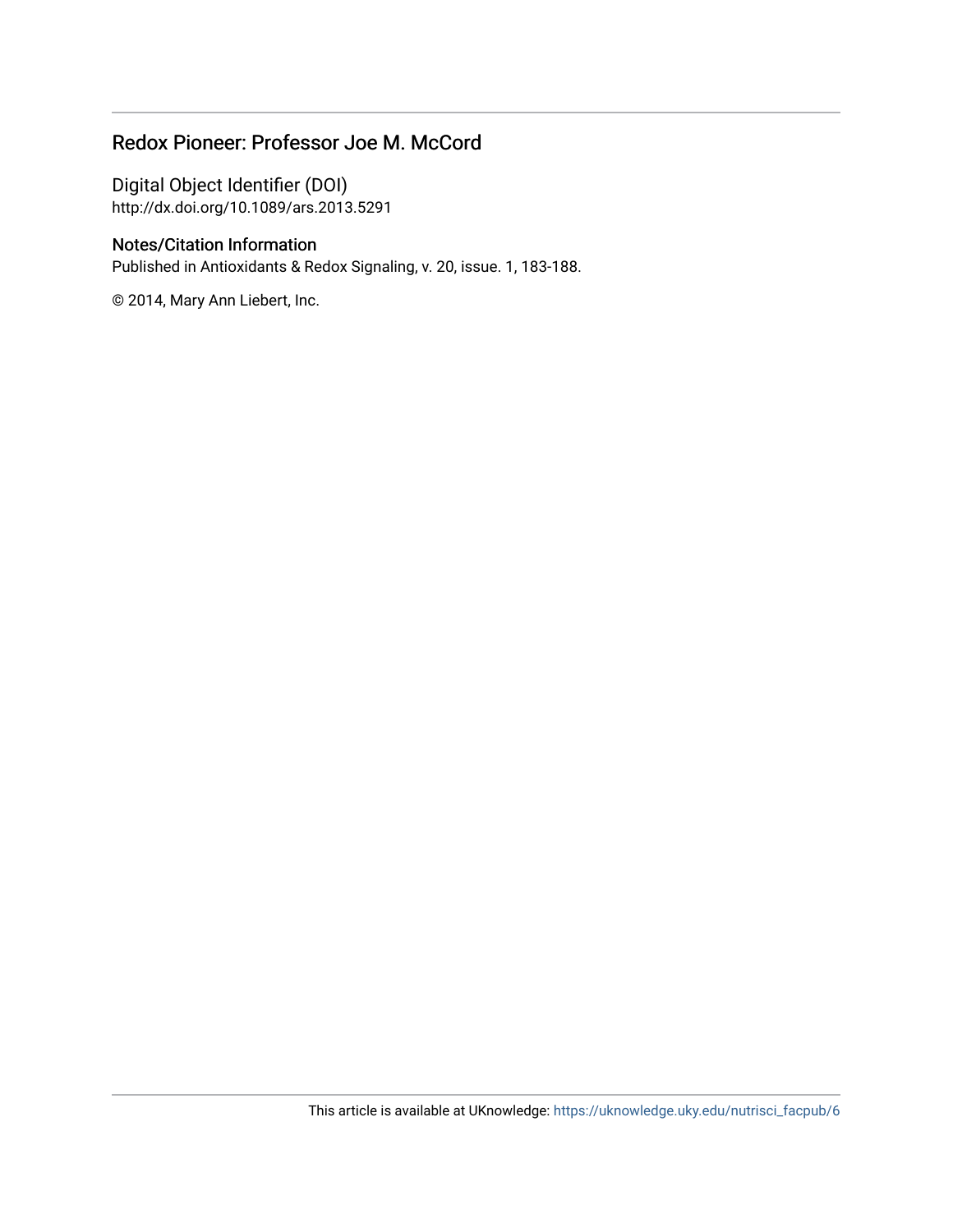

# REDOX PIONEER #11

# Redox Pioneer: Professor Joe M. McCord

David M. Schnell<sup>1</sup> and Daret St. Clair<sup>2</sup>



Professor Joe McCord

### **Abstract**

Dr. Joe McCord (Ph.D. 1970) is recognized here as a Redox Pioneer because he has published at least three articles on antioxidant/redox biology as first/last author that have been cited over 1000 times and has published at least 37 articles each cited over 100 times. Dr. McCord is known for the monumental discovery of the antioxidant superoxide dismutase (SOD) while a graduate student under fellow redox pioneer Irwin Fridovich and demonstrating its necessity to aerobic life. Beyond this, McCord's career is distinguished for bridging the gap from basic science to clinical relevance by showing the application of SOD and superoxide to human physiology, and characterizing the physiological functions of superoxide in inflammation, immunological chemotaxis, and ischemia–reperfusion injury, among other disease conditions. Work by McCord serves as the foundation upon which our understanding of how superoxide functions in a variety of physio-

logical systems is built and demonstrates how superoxide is essential to aerobic life, yet, if left unchecked by SOD, toxic to a multitude of systems. These discoveries have substantial significance in a wide range of studies with applications in cardiovascular disease, cancer, neurology, and medicine, as well as general health and longevity. Dr. McCord's contributions to free radical biology have been recognized through many prestigious achievement awards, honorary titles, and conferences around the world; each serving as a testament to his status as a redox pioneer. Antioxid. Redox Signal. 20, 183–188.

My advice to students is this: Science requires the same creativity, inventiveness, and passion that we expect from artists, composers, and writers. When you feel it, you know it. If you don't feel it, then science probably isn't the best career choice for you. This has little to do with whether science seems easy or difficult. It always seemed difficult to me as a student, as it probably should.

—Prof. Joe McCord

# Educational and Professional Training of Dr. McCord

Dr. Joe McCord earned his B.S. in chemistry from Rhodes College (formerly Southwestern at Memphis) in Memphis, Tennessee. He completed his Ph.D. under the direction of

fellow redox pioneer Dr. Irwin Fridovich in the Department of Biochemistry at Duke University in Durham, North Carolina. Dr. McCord stayed in the Fridovich laboratory to complete his postdoctoral training and continue his research in the physiological roles of superoxide dismutase (SOD).

Reviewing Editors: Irwin Fridovich, Barry Halliwell, Arne Holmgren, Ting-Ting Huang, and Gregg Semenza

<sup>&</sup>lt;sup>1</sup>Graduate Center for Nutritional Sciences and <sup>2</sup>Graduate Center for Toxicology, University of Kentucky, Lexington, Kentucky.

Author note: Daret St. Clair is a leading SOD researcher and colleague of Joe McCord who has closely followed his work for more than 20 years. David M. Schnell is a graduate student under the direction of Daret St. Clair.

For a list of frequently cited articles published by Prof. Joe McCord, see Supplementary Tables S1 and S2, available online at www .liebertpub.com/ars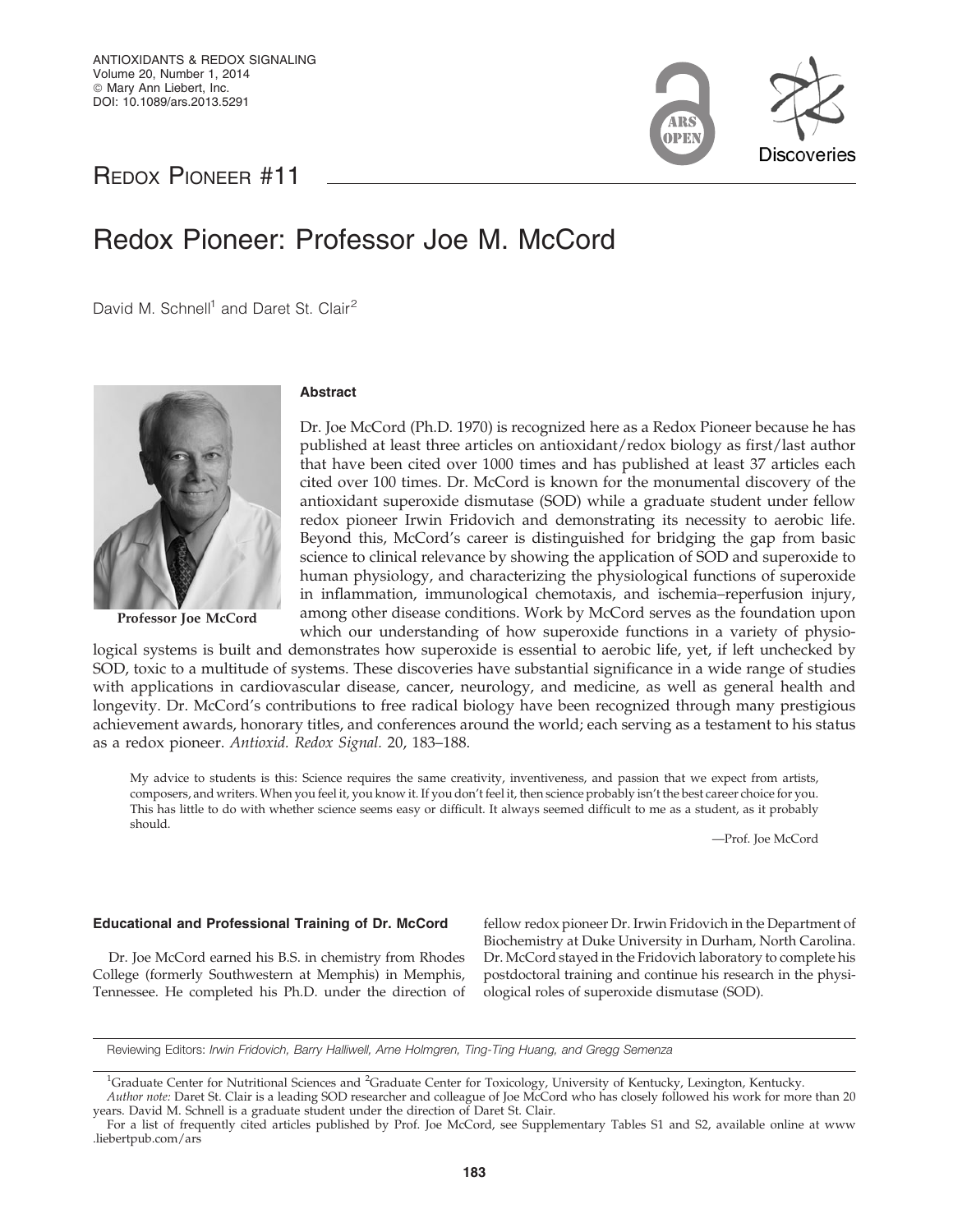#### Background, Development, and Training

McCord is a native of Memphis, Tennessee, where he graduated from Central High School. He stayed in Memphis for his bachelor's degree in chemistry at Rhodes College, where he spent two summers working in the laboratory of Dr. Harold Lyons. Dr. Lyons helped to cultivate McCord's interest in research and encouraged him to pursue a graduate degree in biochemistry at the Duke University. At Duke, McCord met Dr. Irwin Fridovich, who was at the time, the director of graduate studies. Attracted to Fridovich's approachable demeanor and love of teaching, McCord joined his laboratory for Ph.D. studies during which they discovered and characterized SOD. Recognizing the significance of SOD and the unique research conducted there, McCord stayed in the Fridovich laboratory to complete his postdoctorate work.

## Summary of Top Contributions

Dr. McCord's career in research began with the discovery of SOD and has since been devoted to understanding the mechanisms and physiological roles of superoxide radicals and SOD. His work serves as the foundation and fundamental understanding of superoxide radicals in aerobic metabolism as well as its role in a variety of pathophysiologies, particularly inflammation and ischemia–reperfusion injury. Research orchestrated by McCord illustrates the double-edged sword of superoxide generation as both a highly destructive byproduct of aerobic metabolism and as an essential actor in the immune response.

#### Relevance of Findings to Human Health

Dr. McCord's research discovering and characterizing the physiological roles of SOD contributes to the foundation of

modern medicine's understanding of immune response and ischemia–reperfusion injuries and has helped to improve current treatments and medical procedures.

### Area of Interest in Redox Biology

When Dr. McCord began his research career as a graduate student under the direction of Dr. Irwin Fridovich, the Fridovich laboratory was interested in the reduction of cytochrome c caused by xanthine oxidase. This reaction was observed in the presence of oxygen, but not in anoxic environments and was thought to be mediated by an electron bridge formed when a superoxide radical  $(O_2^{\bullet -})$ bound to xanthine oxidase (8). As a new member of the laboratory, McCord was assigned a project measuring the physical binding between xanthine oxidase and carbonic anhydrase, a proposed inhibitor of xanthine oxidase. Although thought to be a simple project, experiment after experiment failed to show the predicted binding between the two proteins. McCord began to reevaluate the hypothesis under which he was operating and considered other possible mechanisms for the decreased reduction rate of cytochrome c. He considered the reduction of cytochrome c as two half reactions with the possibility of superoxide acting as a free molecule in a solution. Superoxide had long been recognized as a product in xanthine oxidase catalysis (8); however, it had never been investigated as a free reducing agent of cytochrome c. With adjusted experimental direction, McCord discovered that cytochrome c did not bind to xanthine oxidase, nor did any other suspected inhibitors. This disproved the theory that cytochrome c was reduced by the xanthine oxidase-oxygen bridge complex and suggested that the reducing agent was instead a free superoxide radical produced by xanthine



FIG. 1. The oxidation of xanthine to uric acid by xanthine oxidase produces superoxide  $(O_2^{\bullet-})$ , which can undergo three possible fates: 1) spontaneous dismutation; 2) reduction of cytochrome c; or 3) reaction with superoxide dismutase to create  $H_2O_2$ . To see this illustration in color, the reader is referred to the web version of this article at www.liebertpub.com/ars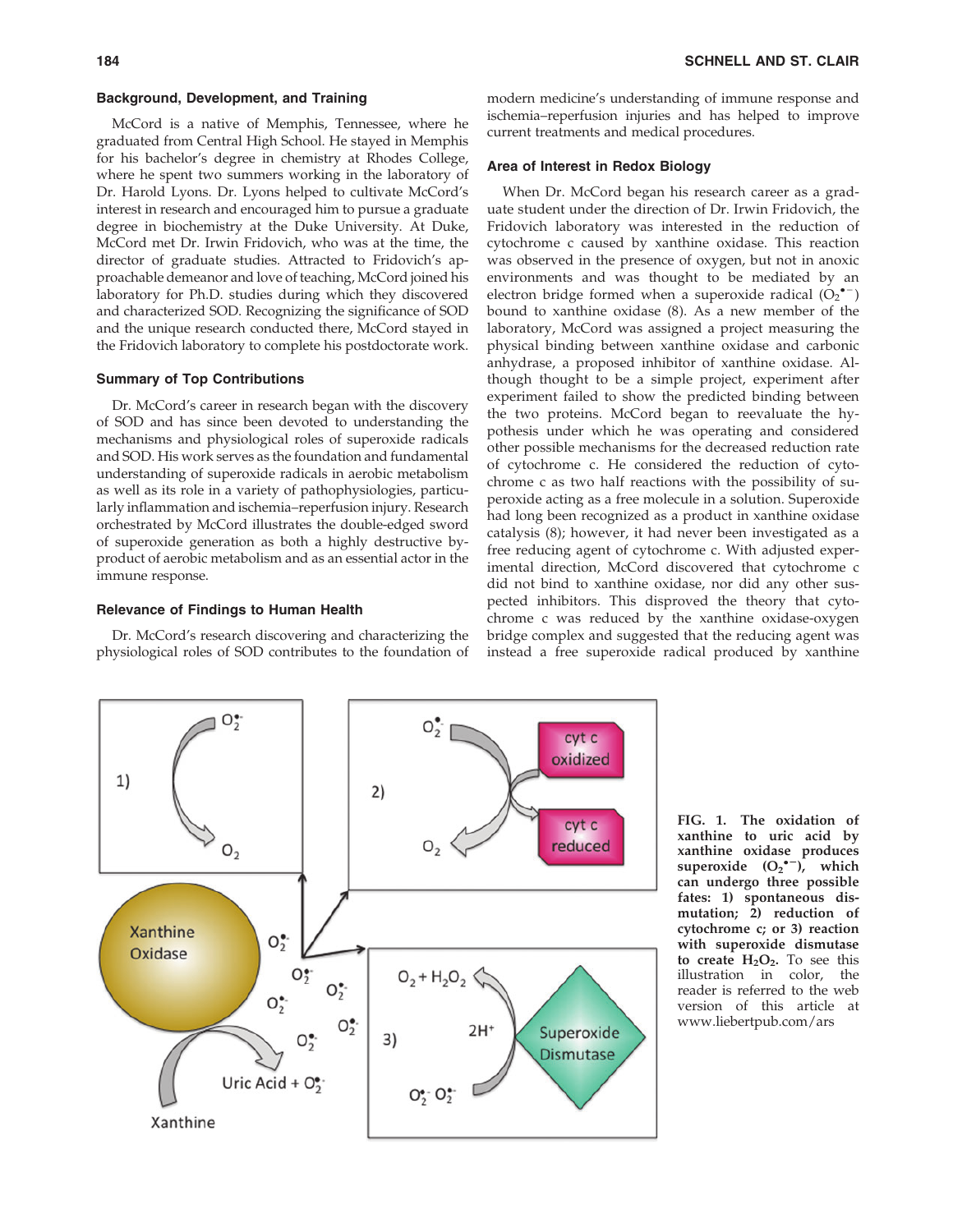oxidase (19). The article describing these findings has been cited over 9000 times.

If cytochrome c was not a substrate of xanthine oxidase, and therefore was not outcompeted for xanthine oxidase binding sites by carbonic anhydrase, what was inhibiting the reduction? McCord and Fridovich recognized that the inhibiting factor would have to eliminate superoxide from the solution through catalyzing a dismutation reaction. The observed dismutase activity was initially attributed to carbonic anhydrase and myoglobin (18).

McCord set out to purify the SOD-containing enzyme from bovine erythrocytes and produced a vivid, blue-green colored copper-containing protein exhibiting a specific activity of 3300 units per milligram (19). McCord and Fridovich identified this blue-green enzyme to be the same as the copper storage proteins, erythrocuprein, hemocuprein, cerebrocuprein, hepatocuprein, and cytocuprein. Upon recognizing these supposedly unconnected and enzymatically inactive proteins were, in fact, all the same enzyme and moreover highly active in the dismutation of superoxide, McCord and Fridovich coined the name superoxide dismutase (19) and defined its activity as shown in reaction 1 (see also reaction 2 in Fig. 1).

$$
(1) 2O_2^{\bullet -} + 2H^+ \rightarrow H_2O_2 + O_2
$$

### Description of Key Finding 1

# SOD is essential to aerobic life

After isolating and identifying SOD, the next investigative step was to determine its physiological role on a grand scale through the examination of SOD activity in a variety of aerobic and anaerobic bacteria. Oxygen toxicity was previously thought to be a result of hydrogen peroxide accumulation and therefore managed by catalase. However, McCord showed that catalase could not predict aerotolerance with 100% fidelity (20), suggesting the involvement of another actor in aerotolerance. McCord and coworkers examined catalase and SOD activity in 26 microorganisms and showed that SOD was active in all examined bacteria capable of aerobic metabolism. Aerotolerant anaerobes, preferential anaerobes capable of aerobic metabolism, contained no catalase activity, but did exhibit SOD activity similar to and even exceeding their aerobic counterparts. This experiment was crucial in understanding the role of SOD in reactive oxygen species management and aerobic life.

Further research from the Fridovich laboratory showed that the copper-containing SOD, formerly identified as the cuprein family of proteins, was not the only variety of SOD. Working with Bernard Keele, McCord was part of the research group that discovered a second type of SOD in Escherichia coli. Through ultracentrifugation and dialysis, Keele isolated 16 mg of a red-purple protein exhibiting 3800 units of SOD activity per mg (16). Electron paramagnetic resonance spectroscopy and quantitative colorimetric analysis identified 1.6–1.8 atoms of manganese per molecule of enzyme, distinguishing it as a completely new variety of SOD. Structurally and evolutionarily unrelated to the cupric SOD discovered in 1969 (CuZnSOD, SOD1), this manganese superoxide dismutase (MnSOD, SOD2) showed convergent evolution of SOD, emphasizing the necessity of SOD in a variety of biological systems.

### Description of Key Finding 2

#### SOD and inflammation

Shortly after McCord and Fridovich published their work describing SOD, Diagnostic Data, Inc. of California contacted McCord informing him that they had isolated the same coppercontaining protein and were marketing it as a veterinary antiinflammatory drug. The medical application of SOD was of great interest to McCord, leading his work to diverge from Fridovich's kinetic and mechanistic research of SOD and focusing instead on SOD's role in pathophysiology. Around the same time that McCord developed an interest in the physiological roles of SOD, Dr. Bernard Babior of Harvard Medical School published a seminal article showing the production of superoxide radicals by leukocytes during phagocytosis (1). This burst of oxidative activity was one of the first instances showing a beneficial role of superoxide and provided the missing link between superoxide and physiology that McCord was looking for. With this, McCord directed his research toward the role of superoxide and SOD in inflammatory disease, particularly the deterioration of synovial fluid in arthritis.

In his first article as an independent researcher, Dr. McCord established the role of superoxide in the deterioration of synovial fluid through a mechanism of free radical induced depolymerization (21). He showed that this oxidative depolymerization of hyaluronic acid could be inhibited by either SOD or catalase, suggesting that the oxidative species responsible was neither superoxide nor hydrogen peroxide alone, but a product of a reaction between the two: the

**ATP** AMP Ischemia Adenosine **Xanthine** Dehydrogenase Inosine Xanthine Oxidase Hypoxanthine  $O_{2}^{*}$ O Reoxygenation

FIG. 2. Granger and McCord's proposed model for superoxide production in the ischemic bowel. As ischemia progresses, ATP is catabolized to AMP and further to hypoxanthine, a substrate of xanthine oxidase. In the hypoxic environment, xanthine oxidase is unable to oxidize hypoxanthine to xanthine and hypoxanthine concentrations within the cell increase. Upon reoxygenation of oxygen, xanthine oxidase is again able to oxidize hypoxanthine, which is available at very high concentrations. The rapid oxygenation of hypoxanthine produces superoxide faster than it can be scavenged by superoxide dismutase causing an increase in cellular-free superoxide and oxidative damage. AMP, adenosine monophosphate; ATP, adenosine triphosphate.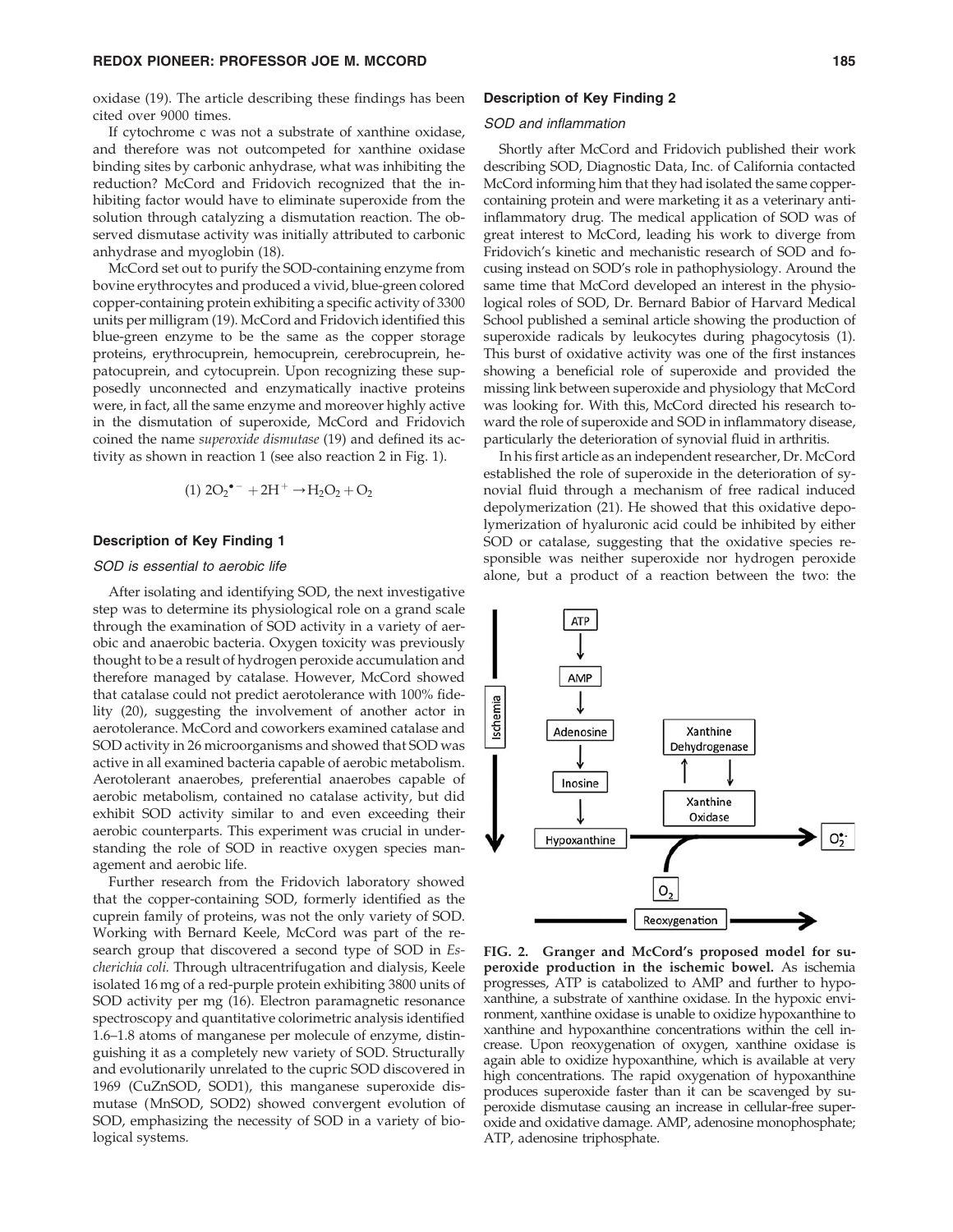

FIG. 3. The inflammation superoxide-positive feedback loop. Upon cellular insult and inflammation, chemotactic factors attract leukocytes and neutrophils that produce mass quantities of superoxide as part of phagocytosis and immune response. The produced superoxide in turn further stimulates chemotactic factors and causes more inflammation, attracting more immune cells that produce more superoxide. SOD can manage superoxide produced by phagocytes during the immune response preventing the feedback loop and attenuating inflammation. SOD, superoxide dismutase.

hydroxyl radical  $(OH·)$ , a product of the Haber–Weiss reaction as depicted in reaction 2.

$$
(2)~{O_2}^{\bullet\,-} + H_2O_2 \!\to\! O_2 + OH^{\bullet} + OH^-
$$

However, while the stoichiometry was accurate and the reaction is thermodynamically favorable, several studies (13, 17, 26) showed that the Haber–Weiss reaction did not occur naturally at any significant rate. In response to this, McCord separated the reaction into halves, investigating the possibility of chelated iron compounds as intermediaries (22). The enzyme kinetics showed a competitive relationship between SOD and  $Fe<sup>3+</sup>$ -EDTA for the removal of superoxide, supporting McCord's theory of chelated iron intermediates to hydroxyl radical formation as shown in the reactions 3 and 4.

$$
(3) O_2^{\bullet -} + M^{n+} \to O_2 + M^{(n-1)+}
$$

(4) 
$$
M^{(n-1)+} + H_2O_2 \rightarrow M^{n+} + OH^- + OH^{\bullet}
$$

## Description of Key Finding 3

# A new look at ischemia reperfusion

By the late 1970s, it was clear that superoxide had both deleterious and beneficial roles in multiple physiological systems. The superoxide radical had been implicated in oxygen toxicity resulting from normal oxidative metabolism (18), necessitating obligatory expression of SOD by aerobic and aerotolerant organisms to manage oxidative damage (20). It was also produced in large amounts through an oxidative burst during phagocytosis by neutrophils, monocytes, and macrophages as an essential component of the immune response (2). Individuals lacking NADPH oxidase, the enzyme that creates the superoxide radicals in phagocytes, exhibit chronic granulomatous disease and are extremely susceptible to infection (6), often succumbing to fatal infections at a very young age.

Around the time of SOD's discovery, xanthine oxidase was strongly connected to hemorrhagic shock (5) and ischemic damage (7). Knowing xanthine oxidase's role in producing oxygen radicals, McCord examined the role of superoxide in ischemia in the feline bowel as part of a team from the University of South Alabama led by Neil Granger. Their work showed that treatment with SOD before reperfusion of a 60 min ischemic insult prevented ischemia-induced increase in capillary permeability (11). They hypothesized that during ischemia, adenosine triphosphate (ATP) was reduced to adenosine monophosphate (AMP), which was further catabolized to hypoxanthine. Upon tissue reoxygenation, xanthine oxidase rapidly converted hypoxanthine to xanthine, generating large quantities of superoxide. This model recognized that tissue damage was not caused by the lack of oxygen, but instead by free radical production during reperfusion, fundamentally changing medicine's understanding of ischemia– reperfusion injury and treatment (Fig. 2) (10).

#### Other Achievements

During research examining the production of superoxide by leukocytes and neutrophils, McCord recognized that



Professor McCord and his research group at University of Colorado Denver.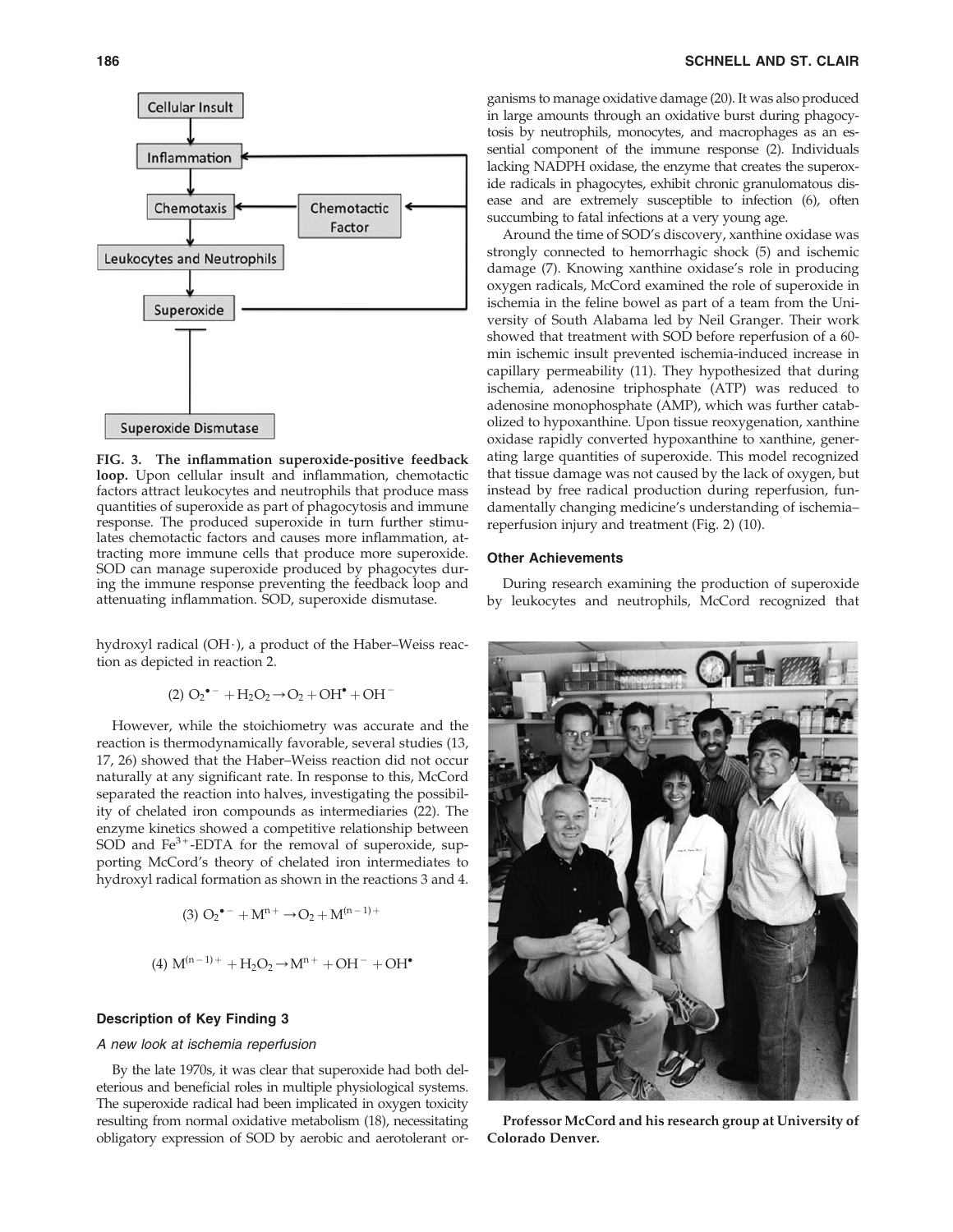# REDOX PIONEER: PROFESSOR JOE M. MCCORD 187

superoxide acts as an initiator of immune cell chemotaxis (23). Building on this discovery, McCord's laboratory showed that administration of SOD before an inflammatory challenge through injection of xanthine oxidase (a superoxide generator) could preclude up to 99% of neutrophil recruitment, while treatment with catalase could only prevent 28% of neutrophil recruitment (25). This model of superoxide-initiated chemotaxis (outlined in Fig. 3) represented a breakthrough in the understanding of superoxide and perhaps the first instance in which superoxide was demonstrated as a cellular signaling molecule.

McCord has also made major contributions to the understanding of reactive oxygen species and SOD in the immune system. His work has shown localized superoxide production in polymorphonuclear leukocytes as a bacteriocidal mechanism (27) and the use of SOD as a protective measure in phagocytosing leukocytes (28). He was also a contributor to groundbreaking work implicating superoxide in myocardial damage from ischemia reperfusion (3, 4) in a fashion similar to that seen in intestinal ischemia. Expanding on this work, McCord showed that xanthine oxidase inhibitors are capable of preventing oxidative damage in both myocardial and intestinal ischemia–reperfusion injuries (4, 12).

Beginning even before the discovery of its enzyme activity, a great deal of time and money has been spent in trying to make SOD into a clinically useful therapeutic agent to protect against inflammation, reperfusion injury, and oxidative damage. However, none of these attempts have achieved clinical success. In 2003, McCord and colleagues synthesized a chimeric SOD combining the body of SOD1 with the heparinbinding domain of SOD3 with improved pharmacological properties (9, 14). However, a much more efficient and practical method of increasing human in situ antioxidant activity was recognized through the activation of nuclear factor erythroid 2-related factor 2 (Nrf2), a transcription factor referred to as the ''master regulator of antioxidant enzymes.'' Nrf2 regulates the expression of not only SOD, also catalase, glutathione peroxidases, and many other enzymes active in the prevention and cleanup of oxidative damage. In recent years, McCord has developed a composition of five highly synergistic natural Nrf2 activators as a dietary supplement called "Protandim®" (15, 24, 29).

### Current Position

Dr. McCord has held faculty positions at Duke University, the University of South Alabama, and the University of Colorado. He served as the Chairman of the biochemistry department at the University of South Alabama for 9 years before relocating to the Webb-Waring Institute at the University of Colorado Anschutz Medical Campus in 1990 as the head of the Division of Biochemistry and Molecular Biology. As a Professor of Medicine at the University of Colorado, McCord held joint appointments in Biochemistry, Microbiology, and Toxicology until his retirement in 2011. Dr. McCord currently maintains an appointment as Clinical Professor of Medicine at the University of Colorado and serves as Chief Science Officer of LifeVantage Corp., which produces the Nrf2-activating dietary supplement Protandim. According to Prof. Joe McCord, ''My advice to students is this: Science requires the same creativity, inventiveness, and passion that we expect from artists, composers, and writers. When you feel it, you know it. If you don't feel it, then science probably isn't the best career choice for you. This has little to do with whether science seems easy or difficult. It always seemed difficult to me as a student, as it probably should.''

#### Acknowledgments

Dr. McCord credits a number of individuals as having had great influence on the direction his career has taken, including a few who may not have been aware of their influence. Among the most notable, he mentions his mentor and friend Irwin Fridovich, his undergraduate mentor Harold Lyons, and colleagues Bernard Babior, Neil Granger, and Charles Baugh. McCord notes that a successful career is driven by connections not only between data sets, but also people: a scientist cannot be successful in isolation.

The authors wish to acknowledge the James Graham Brown Foundation Endowed Chair, the Edward P. Evans Foundation, and NIH grants T32 DK007778, CA 049797, and CA 143428.

#### References

- 1. Babior BM, Kipnes RS, and Curnutte JT. Biological defense mechanisms. The production by leukocytes of cuperoxide, a potential bactericidal agent. J Clin Invest 52: 741– 744, 1973.
- 2. Babior BM. Oxygen-dependent microbial killing by phagocytes. N Engl J Med 298: 659–668, 1978.
- 3. Burton KP, McCord JM, and Ghai G. Myocardial alterations due to free radical generation. Am J Physiol 246: H776–H783, 1984.
- 4. Chambers DE, Parks DA, Patterson G, Roy R, McCord JM, Yoshida S, Parmley LF, and Downey JM. Xanthine oxidase as a source of free radical damage in myocardial ischemia. J Mol Cell Cardiol 17: 145–152, 1985.
- 5. Crowell RA, Jones CE, and Smith EE. Effect of allopurinol on hemorrhagic shock. Am J Physiol 216: 744-748, 1969.
- 6. Curnutte JT, Whitten DM, and Babior. Defective superoxide production by granulocytes from patients with chronic granulomatous disease. N Engl J Med 290: 593–597, 1974.
- 7. DeWall RA, Wasko KA, Stanley EL, and Kezdi P. Responses of the ischemic myocardium to allopurinol. Am Heart J 82: 362–370, 1971.
- 8. Fridovich I and Handler P. Xanthine oxidase. Differential inhibition of the reduction of various electron acceptors. J Biol Chem 237: 916–921, 1961.
- 9. Gao B, Flores SC, Leff JA, Bose SK, and McCord JM. Synthesis and anti-inflammatory activity of a chimeric recombinant superoxide dismutase: SOD2/3. Am J Physiol Lung Cell Mol Physiol 284: L917–L925, 2003.
- 10. Globus MY-T, Alonso O, Dietrich WD, Busto R, and Ginsberg MD. Glutamate release and free radical production following brain injury: effects of post-traumatic hypothermia. J Neurochem 65: 1704–1711, 1995.
- 11. Granger DN, Rutili G, and McCord JM. Superoxide radicals in feline intestinal ischemia. Gastroenterology 81: 22–29, 1981.
- 12. Granger DN, McCord JM, Parks DA, and Hollawarth ME. Xanthine oxidase inhibitors attenuate ischemia-induced vascular permeability changes in the cat intestine. Gastroenterology 90: 80–84, 1986.
- 13. Halliwell B. An attempt to demonstrate a reaction between superoxide and hydrogen peroxide. FEBS Lett 72: 8–10, 1976.